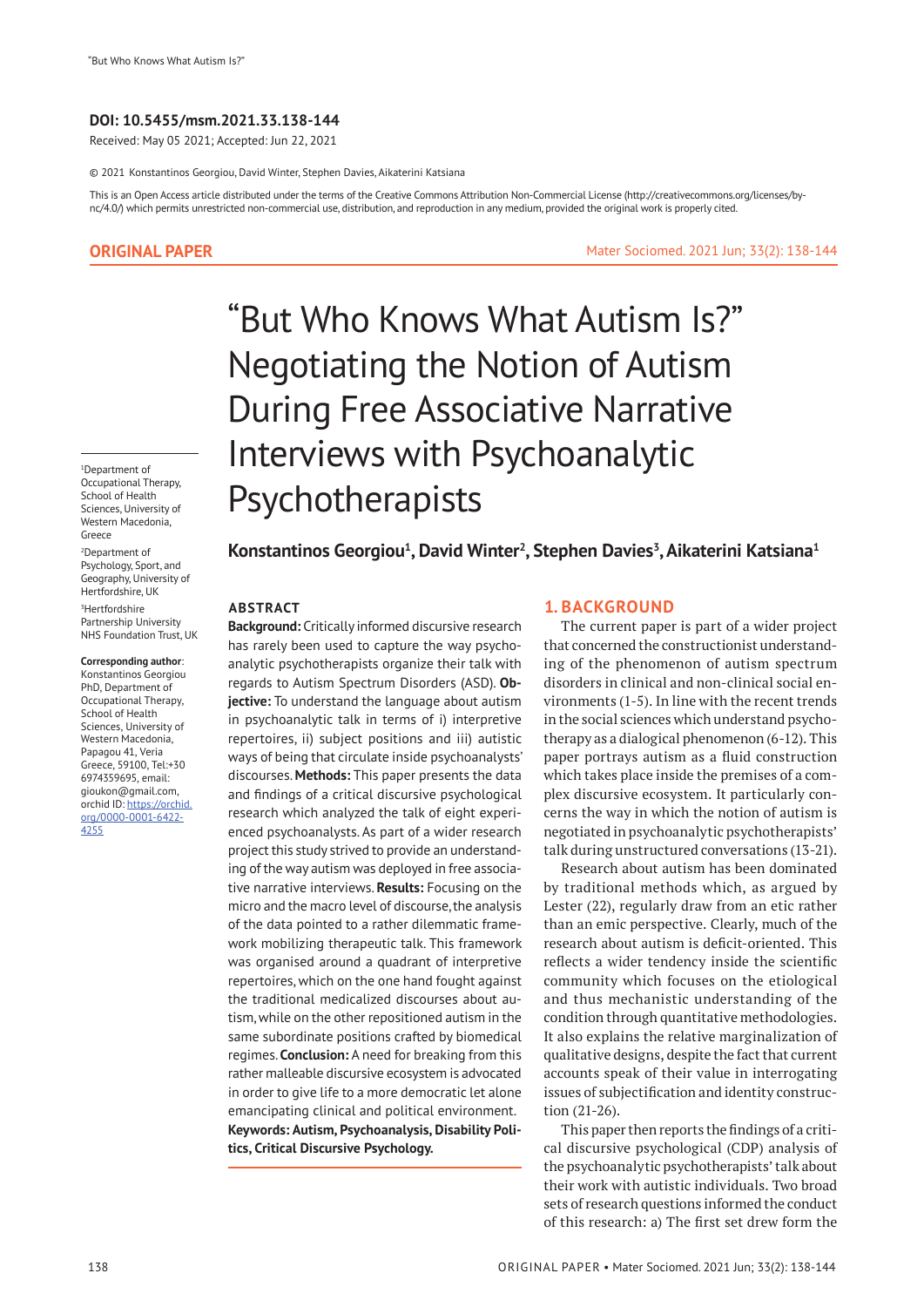macro level of language, questioning the way autism was constructed in psychoanalytic talk and also issues of subject positioning and the ways of being that were enabled or constrained through them. b) The second array of questioning was guided by the micro-level of interaction in an effort to understand the way the different interpretive repertoires appearing in the conversation allowed.

# **2. OBJECTIVE**

To understand the language about autism in psychoanalytic talk in terms of i) interpretive repertoires, ii) subject positions and iii) autistic ways of being that circulate inside psychoanalysts' discourses. the therapists to attain specific interactional and rhetorical goals.

# **3. MATERIAL AND METHODS**

The critical discursive psychological (CDP) framework utilized in this research was initially advocated by Potter & Wetherell (27) and later modified by McAvoy (2015). Originally, Wetherell tried to address CDP as: 'the capturing of the paradoxical relationship that exists between discourse and the speaking subject' (p. 4). This variant of discourse analytic research tries to overcome the dualistic deployment which crosses the broader discourse analytic literature (28-35). Inspired by the different traditions of discourse analysis, the employment of CDP in this study allowed for a performative consideration of autism (8) in two central respects: a) as an interactional accomplishment between the therapist and the interviewer and b) as determined by the wider cultural resources that organized the unfolding dialogue.

Within therapy and research, discourse analysis has provided an alternative way of inquiry (2, 4), involving a novel understanding of intersubjective experience which mainly relies on language use. In the current research, it employed a hierarchical conceptual model to consider therapeutic language about autism as: 1) Constructive; 2) Functional; 3) Producing specific subject positions; 4) An instrument of power; 5) Producing different types of subjectivity (3).

#### **Methods**

The dynamic strategy selected for generating data resulted in the recruitment of 15 potential research participants. From them seven female and one male therapist were recruited according to the inclusion criteria which included a) having at least 10 years of practice with autistic individuals, b) fluency in English, c) if retired, continuing active involvement in the field such as supervision or teaching. The mean age of the sample was 53 years old, six of the therapists were employed in the public sector while two of them were practicing psychoanalysis privately.

The interviews, which used a free associative and narrative theoretical framework FANI (18), were conducted in settings chosen by the participants and lasted from 60 to 90 minutes. Every participant received a transcript of their interview with the option of modifying this. All data were subjected to discursive analysis by the principal researcher as described by Potter and Wetherell (27) and Harper (17).

# **4. RESEARCH FINDINGS**

The findings of the critical discursive analysis revealed four inter-related interpretive repertoires as part of a fluid dialogical landscape.

#### **Repertoire 1. Autism as an unknowable construct**

The first repertoire reflected the therapists' ontological concerns about autism. As shown in the data quoted it appeared early in the conversational flow of most of the therapists, through an emphasis on notions of unknowability and variability.

For example, Hannah (see Table 1) questioned the psychiatric diagnostic regimen early in her interview. The idea of autism as not being easily detectable and also involving a disturbing variability is apparent in this piece of talk. The therapist represents herself through the catch pole metaphor which provides autism with a very distinctive, let alone dysfunctional, flavoring. Historical accounts appraised autism though the primitive functioning rationale, which secondarily impacted negatively on separate individuals (13). Two main attributes characterize autism through this metaphoric plane, a) the undisciplined, 'feral' qualities of the individual and b) its slippery nature that needs to be gleaned through the practitioner's expertise. In both senses the condition is closely related to a discourse of monstrosity which further connotes a close relationship among autism and carnal ways of being (36)

The therapist in this vignette seems torn by the diagnostic variability of autism. While she presents herself as capable of diagnostically identifying autism, she also resorts to several discursive devices which counter her core argument. Initially, the use of the small clause 'the thing called autism' (line 4) weakens the diagnostic imperative. Then she keeps moderating the argument by utilizing a quantifier 'a lot of the children' (line 6) while resorting to the use of the passive voice 'happened to have a diagnosis of autism' (line 6). The use of hedging in line 7, 'is probably what I would think of', epitomizes the therapist's agonizing state with regards to the clinical identification of autism.

In the next extract (see Table 2), the dilemmatic framework is exacerbated through the articulation of the experiential versus diagnostic understanding of autism. The participant, Sofia, could be seen as unintentional recycling the dichotomized understanding which saturates the language of autism and disability (15,25). While she sets up an ideological battlefield (9), she mobilizes a number of rhetorical commonplaces (7) attempting to establish the enigmatic and thus 'unknowable' construction of autism. Yergeau (39) has pointed out that autistic individuals have been persistently described through discourses of unknowability. Through narratives which represent them as tragic or abject, they are stripped of their ability to set up their own meaning frameworks and are therefore regulated by the authoritative practices of the experts.

Indeed, in this extract the participant carefully develops her contradiction to the mainstream discourse that surrounds the diagnostic language of autism. She assembles her criticism by the use of a cognitivist accounting through the repeated use of 'I don't know' (lines 7-11) and also 'I understand' while simultaneously providing an emotional quality to her statement through the use of 'I can't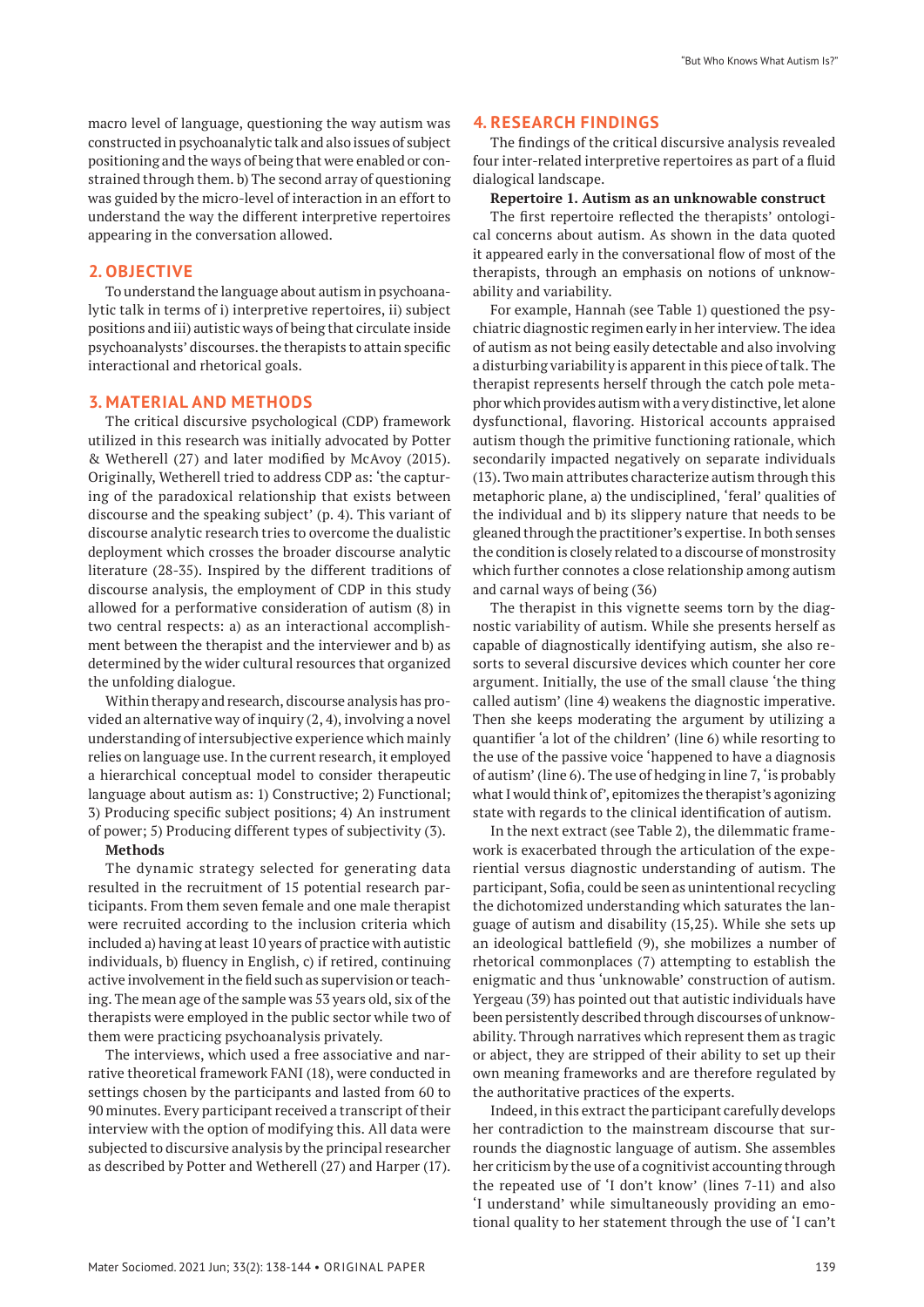| 1 R: So (.) in terms of my wo:rk actually with each individual patient<br>(.) 2 it:s very different /<br>3 So I think my experience of autism as a kind of catchpole (.) 4<br>cause I don't really believe that the thing called autism in the singu-<br>lar sense (.) 5 is you know kind of I sup:pose $(1.5)$<br>6 in the (.) that in a lot of the children that I worked happened to<br>have a diagnosis of autism<br>7 is probably what I would think of (1.5)<br>Table 1. Therapist Hanna | $\vert 1 \vert$ R: He could imagine being a school teacher (.)<br>$\vert$ 2 and I was the student (.)<br>3 and I got punishments for writing the same thing many many<br>hundreds of times when I did<br>wrong things<br>4 And the wrong things were talking to him about things I shouldn't<br>talk about /<br>5 I: Like what?<br>6 R: like gaps (.) like why he always had to have a calendar (.) 7 like<br>why we had to play the same boring game |
|------------------------------------------------------------------------------------------------------------------------------------------------------------------------------------------------------------------------------------------------------------------------------------------------------------------------------------------------------------------------------------------------------------------------------------------------------------------------------------------------|-------------------------------------------------------------------------------------------------------------------------------------------------------------------------------------------------------------------------------------------------------------------------------------------------------------------------------------------------------------------------------------------------------------------------------------------------------|
| 6 because for me if you ask me what autism is (.) or how I under-                                                                                                                                                                                                                                                                                                                                                                                                                              | 8 every time we didn't do anything new (.) and like when he put a                                                                                                                                                                                                                                                                                                                                                                                     |
| stand it                                                                                                                                                                                                                                                                                                                                                                                                                                                                                       | notice up he said $(1.7)$                                                                                                                                                                                                                                                                                                                                                                                                                             |
| 7 I can honestly tell you I don't know                                                                                                                                                                                                                                                                                                                                                                                                                                                         | 9 you r going to do handwriting practice today (.) $\dots$ 20 so I said, I                                                                                                                                                                                                                                                                                                                                                                            |
| 8 if I have to go by diagnosis /                                                                                                                                                                                                                                                                                                                                                                                                                                                               | think born is when people are born and I think you are saying (.)                                                                                                                                                                                                                                                                                                                                                                                     |
| 9 because the children that I have seen (.) and were diagnosed by                                                                                                                                                                                                                                                                                                                                                                                                                              | 21 people aren't allowed to be born they are not allowed to go out,                                                                                                                                                                                                                                                                                                                                                                                   |
| pediatricians and psychiatrists er (0.8)                                                                                                                                                                                                                                                                                                                                                                                                                                                       | it would be dangerous'/                                                                                                                                                                                                                                                                                                                                                                                                                               |
| 10 were so different and the level over which they were reaching                                                                                                                                                                                                                                                                                                                                                                                                                               | [22   think (.) I was a bit direct about it (.)                                                                                                                                                                                                                                                                                                                                                                                                       |
| vou know (.)                                                                                                                                                                                                                                                                                                                                                                                                                                                                                   | 23 that you are not allowed to come out into a different sort of                                                                                                                                                                                                                                                                                                                                                                                      |
| 11 the level of the three diagnostic <i don't="" is="" know="" the="" what="" word=""></i>                                                                                                                                                                                                                                                                                                                                                                                                     | world when you talk to me                                                                                                                                                                                                                                                                                                                                                                                                                             |
|                                                                                                                                                                                                                                                                                                                                                                                                                                                                                                | and we can play $(2.5)$                                                                                                                                                                                                                                                                                                                                                                                                                               |
| 16 the possibility to make a real emotional connection with the                                                                                                                                                                                                                                                                                                                                                                                                                                | 24 and he said now you have to write that up nineteen nine hun-                                                                                                                                                                                                                                                                                                                                                                                       |
| child                                                                                                                                                                                                                                                                                                                                                                                                                                                                                          | dred times $(1.3)$                                                                                                                                                                                                                                                                                                                                                                                                                                    |
| 17 was worthily different and that the child $=$                                                                                                                                                                                                                                                                                                                                                                                                                                               | [26]: Hm (laughter) (.) so this is your punishment /                                                                                                                                                                                                                                                                                                                                                                                                  |
| $18$ = and that with some children on the diagnosis (.)                                                                                                                                                                                                                                                                                                                                                                                                                                        | 27 R: and there is to be no change, there is to be no change                                                                                                                                                                                                                                                                                                                                                                                          |
| 19 I really can't feel that they don't want contact                                                                                                                                                                                                                                                                                                                                                                                                                                            | 28 he then said, you are not allowed to go out to play                                                                                                                                                                                                                                                                                                                                                                                                |
| 20 that they withdraw that they try to avoid it                                                                                                                                                                                                                                                                                                                                                                                                                                                | [29 so I begun to see that there was some kind of structure in him (.)                                                                                                                                                                                                                                                                                                                                                                                |
| 21 that it feels uncomfortable or even painful for them /                                                                                                                                                                                                                                                                                                                                                                                                                                      | 30 which did not allow certain things which were too dangerous                                                                                                                                                                                                                                                                                                                                                                                        |
| 22 and I have seen children in therapy you know (0.9) with the<br>diagnosis                                                                                                                                                                                                                                                                                                                                                                                                                    | Table 3. Therapist Muddy                                                                                                                                                                                                                                                                                                                                                                                                                              |
| 23 who really want to make a connection                                                                                                                                                                                                                                                                                                                                                                                                                                                        |                                                                                                                                                                                                                                                                                                                                                                                                                                                       |
| 24 who engaged with me $(0.6)$                                                                                                                                                                                                                                                                                                                                                                                                                                                                 | $\vert$ 1R: I can:no see (.) how (1.1) you cannot have a relationship                                                                                                                                                                                                                                                                                                                                                                                 |
| 25 which to me I don't think it's autistic /                                                                                                                                                                                                                                                                                                                                                                                                                                                   | 2 I can see how you can withdraw from it /                                                                                                                                                                                                                                                                                                                                                                                                            |
|                                                                                                                                                                                                                                                                                                                                                                                                                                                                                                | 3 n >I can see< how you can wit: hdraw from it because of physical                                                                                                                                                                                                                                                                                                                                                                                    |
| Table 2. Therapist Sofia                                                                                                                                                                                                                                                                                                                                                                                                                                                                       | trauma (.)                                                                                                                                                                                                                                                                                                                                                                                                                                            |

feel' (line 19). In this way she inhabits a personal opinion framework to distance herself form the vagueness of the diagnostic attitude.

#### **Repertoire 2: Autism as defence/safety**

While the first repertoire circulated around the enigmatic nature of autistic life, the second one encapsulated the widespread idea of autism as a reaction to the interpersonal field coupled with an association between defence, individual security and worthwhile living. The dualist deployment of the defense safety repertoire was informed by the 20th, century developmental language which involving a dichotomy between social and individual levels of being.

In the vignette presented in Table 3, Muddy mobilizes the defense safety repertoire in order to account for her experience of an autistic child. She initiates her talk by subscribing to developmental language through the use of the modal 'could' (line 1) foregrounding the subsequent conversation. Muddy is confronted with the delicate business of reporting a personal experience of a therapeutic relationship and she thus resorts to an 'eye witness' layout to achieve this (26). She structures her argument through an interplay between a) pronoun reversal (line 9, line 11), b) reported speech (line 9) and c) a contrast between detailed and vague narrative which provides the text with a style of vivid description.

Unlike Muddy the therapists in the extracts presented in Tables 4 and 5, Elizabeth and Hannah, conflate the defense/ safety repertoire in a different fashion. Characteristically, both accounts position the child as actively resisting against his/her therapist. Neither Hanna nor Elizabeth subscribe to autism as lacking sociality, as many contemporary developmental scientists would. On the contrary, they see the child as intentionally performing an interactional barrier towards external reality. They therefore pronounce an alternative paradigm with regards to autistic social deficits which is less taken to be the result of faulty wiring. In this way they replace traditional theoretical accounts with a relational language in order to explain the children's social defects. The result is paramount, for it creates the kind of subject positioning which is based on the familiar power dynamics that exist in western therapeutic establishments (29).

4 because of being born too early (.) 5 of being left in an incubator

Table 4. Therapist Elisabeth

#### **Repertoire 3. Autism as malignant state of being**

Most of the therapists employed some version of the third variant of discourse. Inside it, autism is bound up through a tripartite structure which resembles a cancerous state of being. There is a) an insistence on the damaging effects of the condition for the suffering person, presenting similarities with people suffering from a terminal illness; b) presentation of the condition as a disturbance of the normative progression of life: and c) as a toxic contaminant of social life that could compromise the mental integrity of the therapist. In a similar fashion to Tantam (33), who utilized the linguistic resource of malignancy to describe autistic individuals, most analysts drew on such language to i) emphasize the autistic person's fragility, ii) to enhance the effectiveness and the restorative role of therapeutic intervention and iii) to positively construct their healing identities.

In the passages presented in Table 6, Christine employs a highly emotive language in order to build an account of autism as a malignant state of being. By sequencing her ac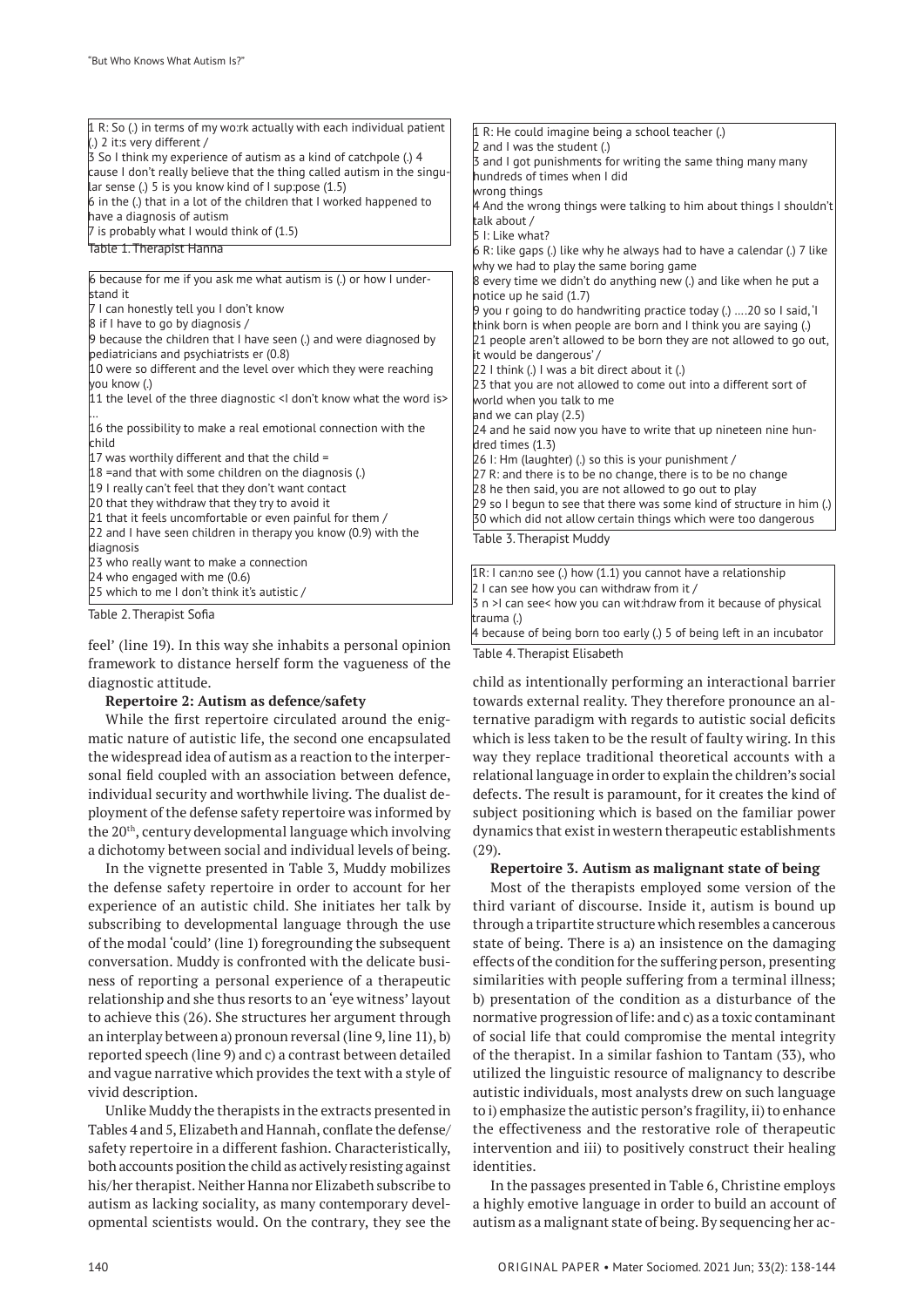$1 R: N:o^* I$  think that (.) the (.) that we know (.) 2 from very small children that the unconscious makes contact makes meaning/ 3 I haven't I have me across some very cut off children (.) 4 who don't want to make contact (.) 5 but I think then they are very actively resisting. Table 6. Therapist Christine 1. I came back just on a once a month basis just to see him 2 and I found him terribly changed and lost 3 and I felt he was really in danger of psychic death 4 I just couldn't not reach him> 5 It was like he's gone beyond despair (.) to a kind of apathy empty place / 6 And then it was a session in July and I knew I wasn't going to see him for two months (.) 7 because I only saw him once a month anyway and I was taking an August off 8 and I was so upset I could not get any contact for him at all (.) … 16 in the beginning it was like in a casualty department (.) it was intensive care (1.5)  $17$  no (1.7) >first< it was in a casualty department in an emergency hospital (.) 18 as it were (.) emergency ward 19 after (.) that I had to work still very differently from with ordinary patients (.) 20 from the way I worked with ordinary patients (.) 21 and that even very ill patients (.) 22 that it was like in intensive care ward with somebody at a coma  $(1.7)$ 23 and I think that is true / (line 5) …. …. (.)

Table 5. Therapist Hanna

count through successive extreme case formulations, she manages to present this case as something exceptional. The use of extreme case formulation has been regularly studied in the interactional context. Most authors argue that these language devices are utilized in order to provide emphasis and particular interest in dialogue (10). Christine could be seen as using these devices as in line 2-3, 'I came back just on a once a month basis just to see him and I found him terribly changed and lost', and 'I felt he was really in danger of psychic death I just couldn't reach him' (line 4) and 'was like he's gone beyond despair, to a kind of' (line 5) to build a distinctive case of a person suffering from a life risk disorder. At the same time the use of the three consecutive clauses constructs a three-part structure which, according to Antaki and Wetherell (1), is capable of serving the rhetorical pursuits of the speaker. Within this framework, Christine manages to empower her position inside the conversational apparatus without allowing the interviewer to counter her personal opinion framework.

In the passage provided in Table 7, Nicky, provides an alternative to the discourse of malignancy. Instead of presenting the person as someone who is at life risk, she provides a relational basis for the condition by mobilizing a description of autism as toxic. She therefore orients her talk through a negative appraisal, 'paralyzing effect on the therapist' (line 2), while she tries to present herself as someone who is not telling tall stories (11). In this way she builds an ordinary accountability (31) from which she can go on crafting her own version of autism. This version is built on the grounds of vivid recollection which mainly relies on a granular description of the bodily encounters between the child and the therapist such as in 'open his box' (line 5), 'I got moving again' (line 19) and 'something active to do'

1 R: and (.) em (.) h h 2 some children on the spectrum can have a very paralyzing effect on the therapist actually 3 I mean I remember> the worst one I ever had (.) 4 was somebody [laughs] where I'd go along (.)  $5$  and open his box and he'd come along and shut his box (.) 6 and that was that was that and for quite time/ apathy, empty place 19 so I got moving again and I was absolutely staggered when I realized (.) 20 that he'd been standing there watching like this> until I started moving again (.) 21 and then he moved (..)  $\vert$ 22 and I thought my goodness this is felt so controlling and so such a prohibition (.)  $\overline{23}$  that actually this child is completely geared to me / 24 And I th o you know I mean he waited while I waited and he moved a bit when I moved 25 and I thought my goodness (.) 26 this is a completely different experience from how I've been interpreting it / 27 and that was quite fortuitous you know (.) 34 A lot of them you see (.) 46 do have that effect on you (.) 47 because since you are talking about being active 48 in order to be active you have to think of something active to do 49 and some of them have this effect on you that you <can't think of anything whatsoever at all> 50 you know / Table 7. Therapist Nicky

1 R: Well I mean simply (.) I suppose very simply (.)  $2$  they don't feel (.) a lot of them (.) <that they can rely on their body> (.) 3 to stay together in one piece / 4 um and it can feel as though a bit just come off you know (.) ….. 15 I mean of course it hadn't come off 16 but the >point is< she kept>  $(1.1)$  she didn't feel it  $(0.9)$  was really her (.) her emotional possession Table 8. Therapist Sofia

1 I mean they were autistic and they were psychotic (.) people don't say psychotic now (.) 3 but (.) u:m (0.9) I mean (.) I remember one little girl 4 who would be sitting in the circle on the mat 5 and she just suddenly screamed and get up 6 and go crouching the corner and urinate for no reason 7 it was (0.8) 8 I mean of <course> there is rea:son (.) that was to do with what was happening inside her 9 not anything to do with what was happening in the room /

Table 9. Therapist Sofia

(line 48). Nicky's account therefore differs significantly in that it repositions the child in a relational template which results in two separate subjectivities: a) the child as an infectious and controlling being; b) the therapist as a powerless victim against the controlling character of the child.

# **Repertoire 4. Autism as disabled embodied materiality**

The final repertoire is deeply rooted inside the idea of bodily dysfunction as a way of understanding and also explaining the autistic condition. Most of the therapists used the disabled embodied materiality discourse to account for the person's impaired functioning and also to orchestrate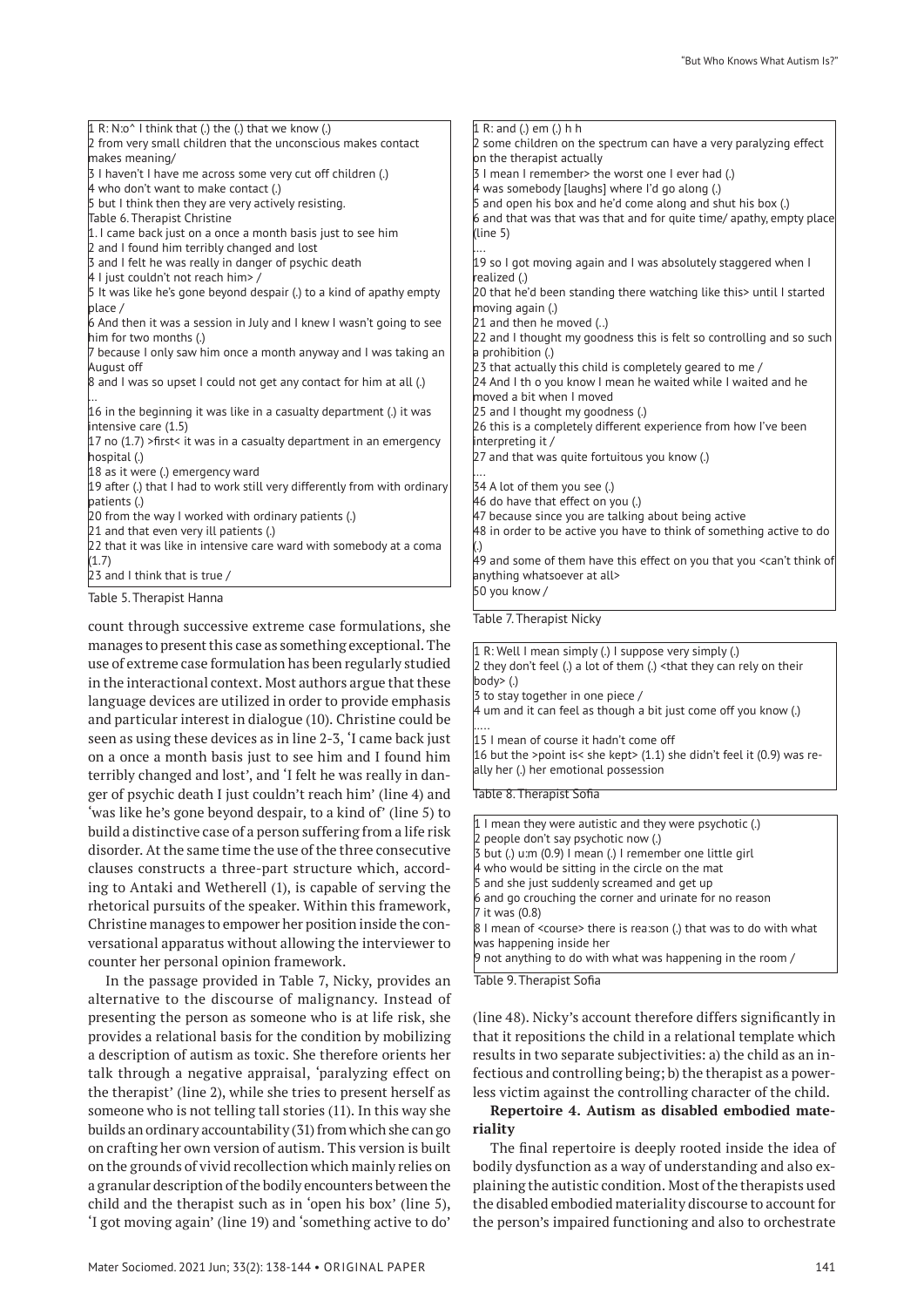the person's body through normative locomotive practices (16). Interestingly, the autistic body became the terrain of embodied disablement and also the place where most therapists tried to exert their ideological imperialism (39). As Thomson (34) argued, disability relates to the articulation of the deviant characteristics of the body.

In the piece of talk provided in Table 8, Sofia launches a negative assessment about the child's embodiment, based on a modernized perception of the body and through a damaging metaphor (36). She emphasizes aspects of bodily integration which connote reduced agency over the body. In this way she treats it as the locus of disablement without reflexively voicing her own participation in the disabling process. Turner (35) used the notion of 'somatic society' to refer to those regulatory activities which monitor and shape embodied practices in modern societies. In Turner's terms, the therapist could be seen as enacting a form of bio-power which gives her the authority to regulate the conduct of the child's body.

In a subsequent piece of talk (Table 9), Sofia continues with her elaboration of the autistic body. What is striking in this account is the therapist's attempt to provide an explanation of the child's disorganized bodily conduct. Initially, she colors the activity as irrational (lines 5-6) but she quickly softens this negative assessment by stating that 'I mean of course there is reason' (line 8). The therapist's oscillation between two contrasting formulations reveals her getting caught in the delicate business of meaningfully explaining autistic behavior. While she tries to resist talking about autistic behavior as meaningless, she cannot break away from the dysfunctional view of autistic embodiment. In this manner, she reproduces the conventional ways of materializing the autistic body which consists in scripting the body against chaotic events that become human embodiment through cultural signification. Yergeau (39) poignantly referred to the negative implementation of the autistic body through hegemonic language and rhetoric when she stated: "Tie me to a gurney. The gurney is more material than I am' (p. 253).

#### **5. DISCUSSION**

The analysis of the therapists' talk exemplified how they rhetorically structured their conversations in order to navigate a notably dilemmatic framework. This framework was characterized by two main orientations. On the one hand, the therapists enacted an egalitarian attitude where they tried to redefine the notion of autism against the mainstream psychiatric constructions (2). On the other hand, they reproduced the hegemonic framework surrounding autism which is maintained through the emphasis on pathologization and medicalization (21). As a result, autism appeared paradoxically situated among two polarized metaphorical planes. First, it was woven as a condition that does not necessarily align with the traditional ways in which it has been treated by the scientific biomedical regimen. Second, it was fabricated as a rather problematic form of life that requires sophisticated remediation in order to resume its normative trajectory and overcome its malleable characteristics (24). Overall, the repertoires presented constituted an inconsistent and polarized discursive field which, according to Billig et al. (7), secures the 'attitudes of the healthy toward the ill' (p. 94).

The use of the first repertoire aligned with those cultural voices that place an increased emphasis on the enigmatic nature of the condition. Murray (25) opined that autism is regularly represented as a kind of unresolved puzzle. Similarly, Roque (28) and Waltz (36) opined that autism has been elaborated as a mysterious entity in Western society. Lester (22) emphasized the way parents and therapists of autistic individuals drew on such language as a way to positively appraise autism. In contrast, the participants in the current research utilized the discourse of unknowability to connote negative qualities of the autistic individual through equating the meaning of variability to unknowability. Unknowability then became a discursive strategy which on the one hand positioned the autistic subject in a state of non-existence while on the other it legitimized the therapists in creating stories for the 'unknowable' (16). At the micro level, unknowability became a flexible linguistic resource, allowing the therapists to introduce their own deficit-laden rhetorical agendas.

The three contrasting repertoires then invested in a language that recycled the pathological conceptualization of autism. Beginning with the repertoire of defence/safety, most of the therapists emphasized the idea of a social disorganization. One of the main characteristics of the second repertoire related to the employment of a militant discourse based on notions of interpersonal aggression and relational control, which through the use of the 'eye witness' reporting succeeded in building robust therapeutic storylines. Through an emotional vocabulary, the third repertoire deepened the sense of disorder around autism. Grounded in the metaphor of a comatose condition, it conflated autism either as a risk to life itself or a toxic contaminant for the other person. Finally, though discrete embodied scenarios the disabled embodied materiality repertoire placed autism in the trajectory of disabling corporeality and disembodied sociality.

Goodley (14) questioned the pathologizing tendency that diachronically informs the discourses about disability. In a similar vein, Yergeau (39) openly addressed the present dilemma cutting through the autistic universe when she stated: 'who defines better? To whom do we listen, the autistic or the non-autistic?' (p. 4). In the same fashion, this research showed that through the interplay of the four interpretive repertoires, the therapists secured their authoritative roles while delimiting autism to a way of being that required repair and sophisticated treatment. In this manner, the therapists aligned with those political imperatives that on the one hand appear sympathetic to the idea of living with autism but on the other try to mitigate it (24).

#### **6. CONCLUSION**

It could be stated that while this research draws attention to the dilemmatic description of autism in psychoanalytic language, it also mobilizes the need for breaking away from this in clinical environments. The clinical significance of the research findings relates to the apparent impossibility of understanding autism outside the polarized and conflictual discursive network. The notion of autism is encapsulated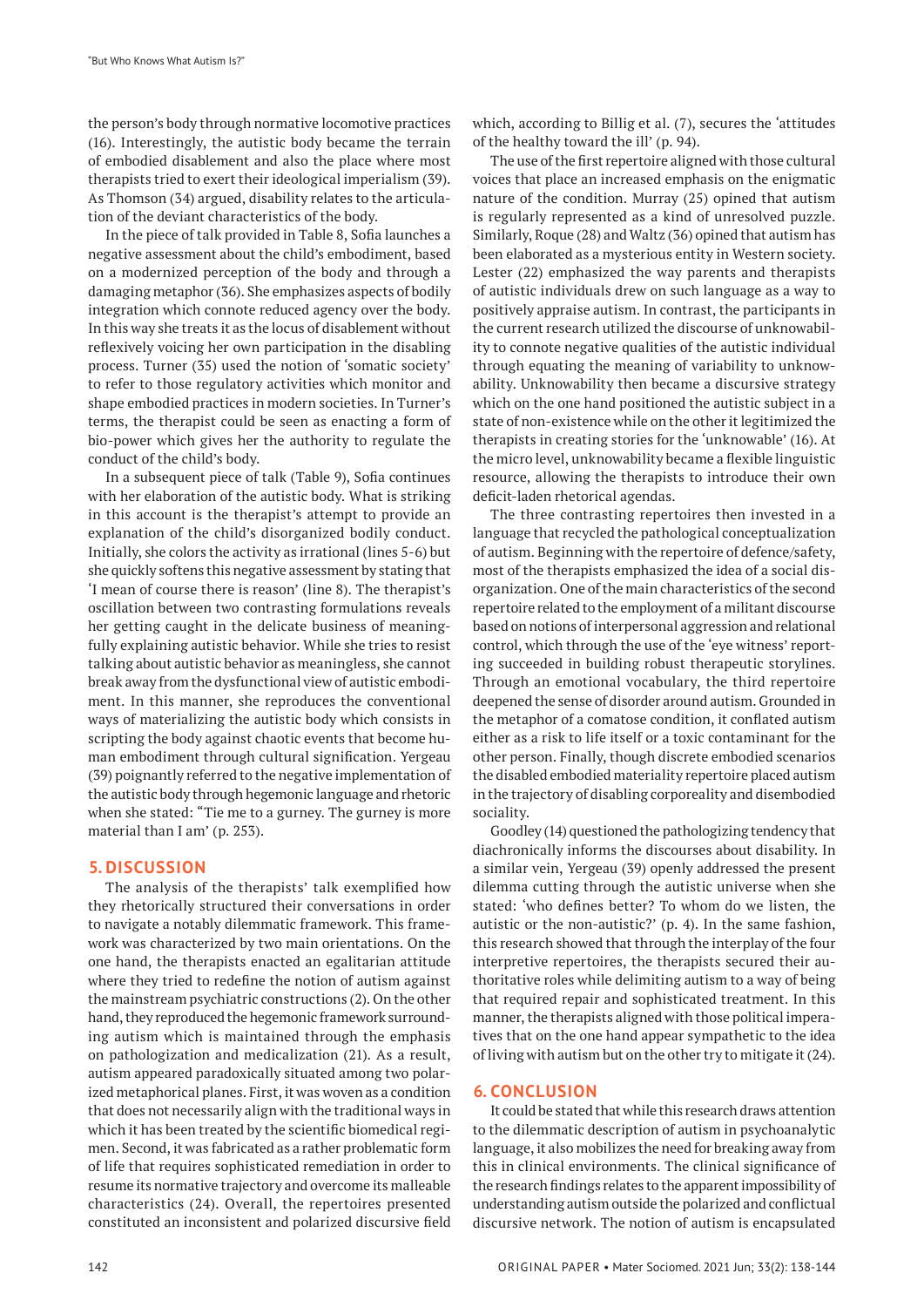in oppositional constructions which function like borders of subjectivity. In this vein, it becomes unthinkable to consider the nature of the condition outside these thinking apparatuses. This apparently neo-liberal political context demands that one is unable to exist outside the discursive ecosystem crafted by pathology (30). Perhaps the only escape from it is to resort to a state of non-existence and 'unknowability'. In this sense, autistic people could be seen as always dislocated by the paralyzing dilemma implicitly imposed on them though this discursive framework, epitomized in the clause: 'should I strive for normality, or should I die instead' (12).

- **Research subject Consent Form:** All participants provided informed consent before the study.
- **Author's contribution:** All authors were involved in all steps of the preparaton this article. Final proofreading was made by the first author.
- **Conflicts of interest:** There are no conflicts of interest.
- **Financial support and sponsorship:** None.

#### **REFERENCES**

- 1. Antaki C, Wetherell M. Show concessions. Discourse studies. 1999; 1(1): 7-27.
- 2. Avdi E. Exploring the contribution of subject positioning to studying therapy as a dialogical enterprise. International Journal for Dialogical Science. 2012; 6(1): 61-79.
- 3. Avdi E, Georgaca, E. Researching the discursive construction of subjectivity in psychotherapy. In: Smoliak O Strong T. (eds.) Therapy as discourse: Practice and research. Palgrave / Macmillan; 2018: 45-69.
- 4. Barad H. Meeting the Universe Halfway: Quantum physics and the entanglement of matter and meaning. Duke University Press; 2007.
- 5. Billig M. The dialogic unconscious: Psychoanalysis, discursive psychology and the nature of repression. British Journal of Social Psychology. 1997; 36(2): 139-159.
- 6. Billig M. Rhetorical and discursive analysis: how families talk about the royal family. In: Hayes N. (ed.) Doing Qualitative Analysis in Psychology. Hove: Psychology Press; 1997: 39-54.
- 7. Billig M. Condor S. Edwards D. Gane, M. Middleton D. Radley A. Ideological dilemmas: A social psychology of everyday thinking. Sage Publications, Inc; 1998.
- 8. Butler J. Gender trouble. New York: Routledge; 1990.
- 9. Edley N. Analysing masculinity: Interpretative repertoires, ideological dilemmas and subject positions. In: Wetherell M. Taylor ST. Yates SJ. (eds.) Discourse as Data: A Guide for Analysis. London: Sage; 2001: 189-128.
- 10. Edwards. D. Extreme case formulations: Softeners, investment, and doing nonliteral. Research in Language and Social Interaction. 2000; 33(4): 347-373.
- 11. Edwards, D. Managing subjectivity in talk. In: Hepburn A. Wiggins S. (eds.) Discursive research in practice: New approaches to psychology and interaction. Cambridge: Cambridge University Press; 2007: 31-49.
- 12. Fanon F. Black skin, white masks. Grove press; 2008.
- 13. Feinstein A. A History of Autism: Conversations with the Pioneers. Malden, MA: Wiley- Blackwell; 2010.
- 14. Goodley D. Disability studies: An interdisciplinary introduction. London: Sage; 2011.
- 15. Grue J. Disability and discourse analysis: Some topics and issues. Discourse & Society. 2011; 22(5), 532–546.
- 16. Guilfoyle M. Storying unstoried experience in therapeutic practice. Journal of Constructivist Psychology. 2018; 31(1): 95-110. Available from: doi: 10.1080/10720537.2016.1266450.
- 17. Harper D. Discourse Analysis. In: Slade M. Priebe S. (eds.) Choosing Methods In Mental Health Research: Mental health research from theory to practice. London: Routledge; 2006: 132-146.
- 18. Hollway W. Jefferson T. Researching defended subjects with the free association narrative interviewing method. In: Cook JH. Bhattacharya S. Hardy H. (eds.) History of the social determinants of health: Global histories, contemporary debates. Hyderabad: Orient Black Swan; 2009: 296-315.
- 19. Janesick VJ. Oral History for the Qualitative Researcher: Choreographing the Story. Guilford Press; 2010.
- 20. Jefferson G. Glossary of transcript symbols with an introduction. In: Lerner GH. (ed.) Conversation analysis: Studies from the First Generation. Amsterdam: John Benjamins; 2004: 13-31.
- 21. Lester JN. Paulus T.M. Performative acts of autism. Discourse & Society. 2012; 23(3): 259-273.
- 22. Lester JN. The discursive construction of autism: Contingent meanings of autism and therapeutic talk. Unpublished doctoral Theses, University of Tennessee, Knoxville, TN; 2011.
- 23. McAvoy J. From ideology to feeling: discourse, emotion, and an analytic synthesis. Qualitative Research in Psychology. 2015; 12(1): 22–33.
- 24. McGuire, A. War on Autism: On the Cultural Logic of Violence. United States: University of Michigan Press; 2016
- 25. Murray S. Representing Autism: Culture, Narrative, Fascination. Liverpool: Liverpool University Press; 2008.
- 26. Potter J. Representing reality: Discourse, rhetoric and social construction. London, UK: Sage; 1996.
- 27. Potter J. Wetherell M. Discourse Analysis. In: Smith J. Harre R. Langenhove LV (eds.) Rethinking Methods in Psychology. London: Sage; 1995: 80-92.
- 28. Rocque B. Science fictions: Figuring autism as threat and mystery in medico-therapeutic literature. Disability Studies Quarterly. 2010; 30(1). Available from: https://dsq-sds.org/article/ view/1064/1231 [Accessed 20th April 2018].
- 29. Rose N. The Psychological Complex. London: Routledge & Kegan Paul; 1985.
- 30. Rose N. The Politics of Life Itself. Biomedicine, Power and Subjectivity in the Twenty-First Century. New Jersey: Princeton University Press; 2007.
- 31. Sacks H. On doing 'being ordinary'. In: Atkinson JM. Heritage J. (eds.) Structures of social action: Studies in conversation analysis. Cambridge: Cambridge University Press; 1984: 413–429.
- 32. Shotter J. Conversational Realities: Constructing Life Through Language. London: Sage; 1993.
- 33. Tantam D. Can the world afford autistic spectrum disorder?: Nonverbal communication, asperger syndrome and the interbrain. Jessica Kingsley Publishers; 2009.
- 34. Thomson RG. Disability, identity, and representation: an introduction. In: Thomson RG (ed.) Extraordinary Bodies: Figuring Physical Disability in American Culture and Literature. New York: Columbia University Press; 1997: 5-18.
- 35. Turner B. Theoretical developments in the sociology of the body. Australian Cultural History. 1994; 13(1): 13-30.
- 36. Waltz M. Reading case studies of people with autistic spectrum disorders: A cultural studies approach to disability representation. Disability and Society. 2005; 20(5): 421-435.
- 37. Wetherell M. Positioning and interpretative repertoires: Conversation analysis and post-structuralism in dialogue. Discourse and Society. 1998; 9(3): 387-412.
- 38. Wiggins S. Discursive psychology: Theory, method and applications. London: Sage; 2017.
- 39. Yergeau M. Authoring Autism: On Rhetoric and Neurological Queerness. Durham and London: Duke University Press; 2018.